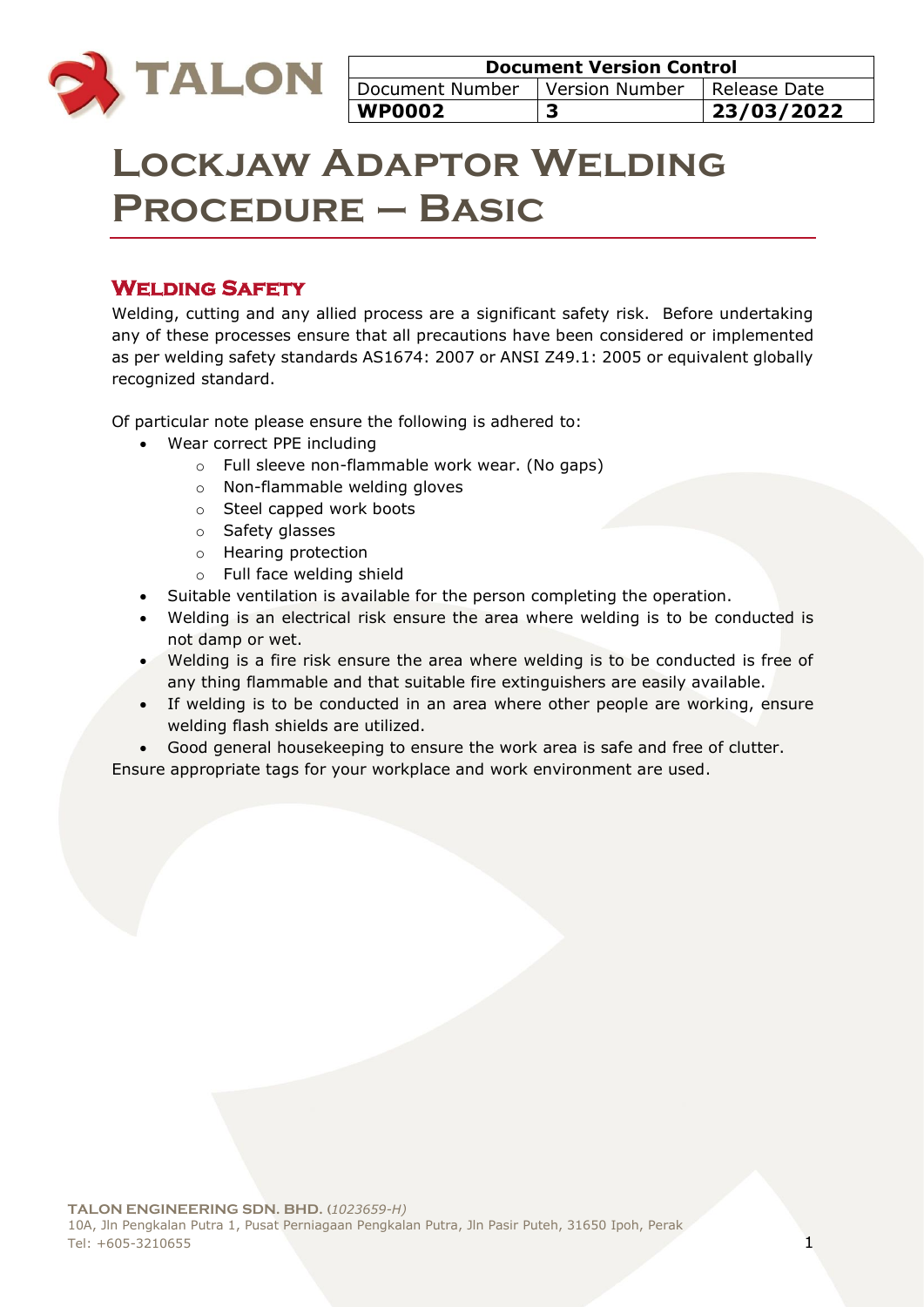

| <b>Document Version Control</b>                  |  |            |  |
|--------------------------------------------------|--|------------|--|
| Document Number<br>Version Number   Release Date |  |            |  |
| <b>WP0002</b>                                    |  | 23/03/2022 |  |

## **Welding Process and Preheat Notice**



Please ensure that you follow the Thermal Treatment (Preheat) procedure stated in this welding procedure. Preheat of the weld area prior to commencing welding will help ensure weld quality, reduce the occurrence of cracking and other problems that can result in costly rework. The weld area must be heated to 150°C, measured at least 100mm / 4" away from and either side of the weld joint and maintained between 150°C and 250°C throughout the welding process.

The warranty may be void on Talon Weld-On components if the specified process is not followed correctly.

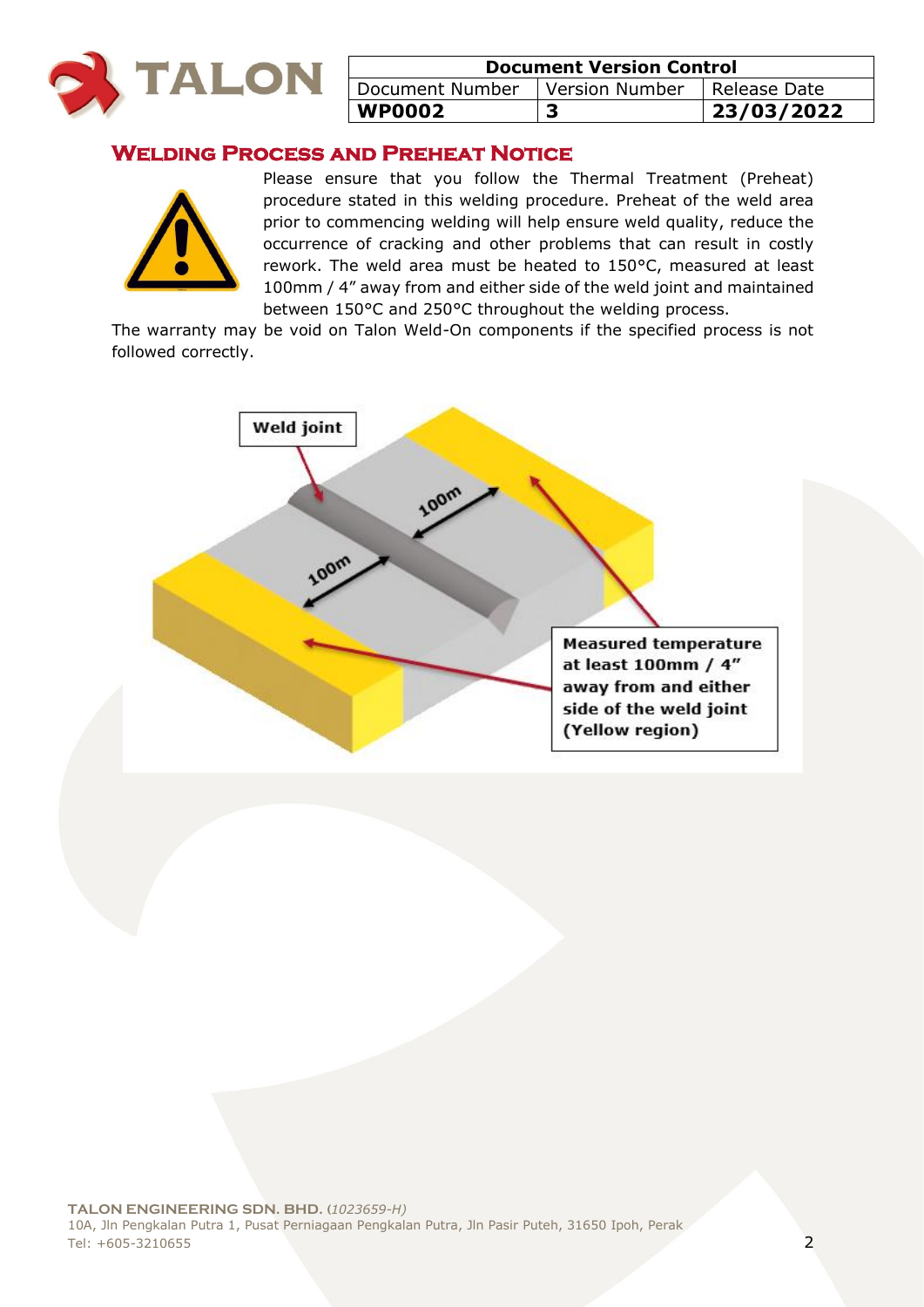

| <b>Document Version Control</b>                   |   |            |  |
|---------------------------------------------------|---|------------|--|
| Document Number<br>Version Number<br>Release Date |   |            |  |
| <b>WP0002</b>                                     | 3 | 23/03/2022 |  |

## **Talon Welding Setup**

## **GET Position**

During the welding process, please ensure position of the Cast Corner Adaptor is correct, and the Lock Cavity for Standard and Abrasion Point must be facing inside of the bucket.



On the other hand, please ensure all Lock Cavity for AGX Point must be facing to one side.

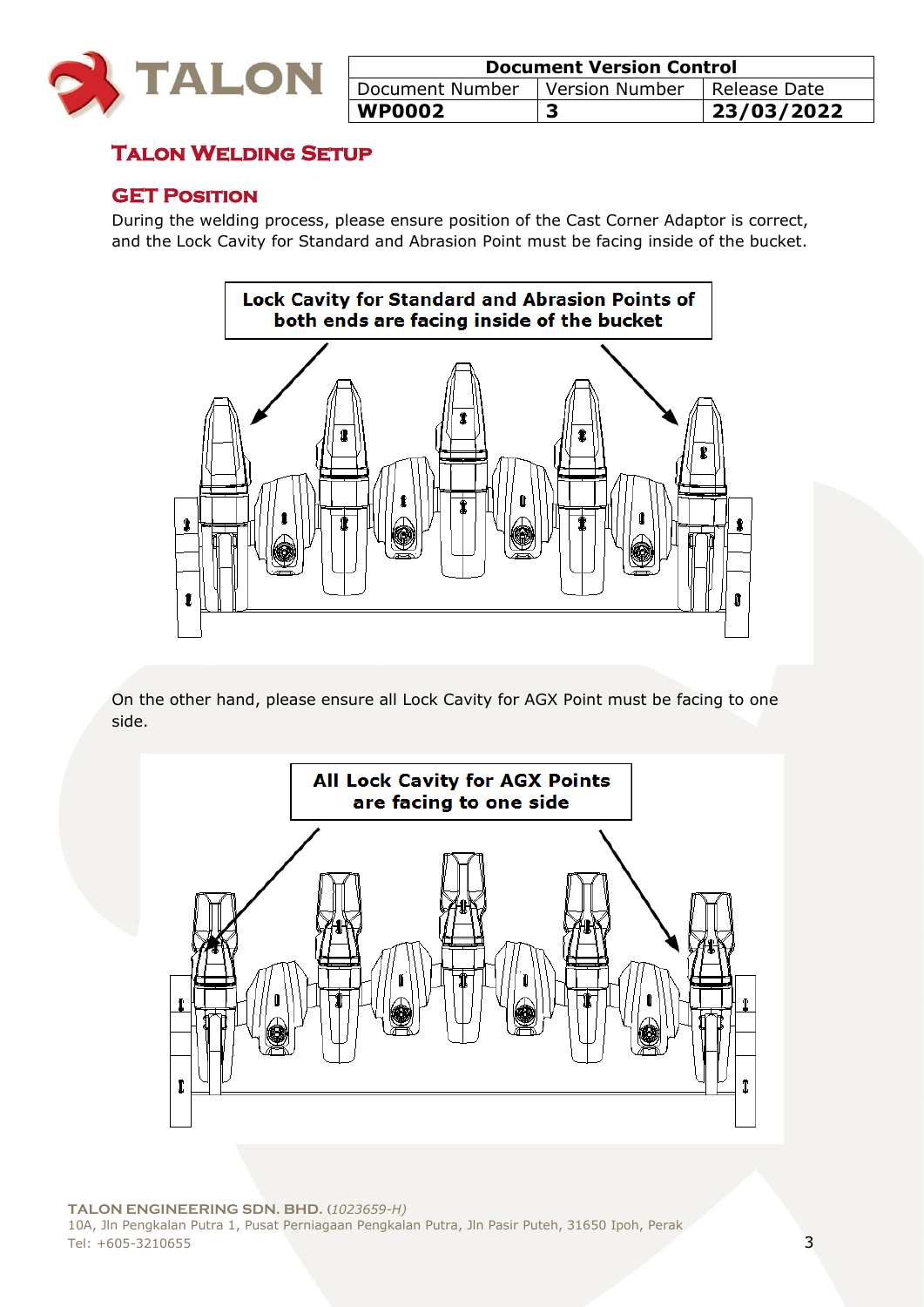

| <b>Document Version Control</b>                 |  |            |  |
|-------------------------------------------------|--|------------|--|
| Document Number   Version Number   Release Date |  |            |  |
| <b>WP0002</b>                                   |  | 23/03/2022 |  |

#### **Weld Preparation**

The surfaces to be welded must be good and free from scale, grease, paint, water, or any other contaminants. Preparation of the weld surfaces may be achieved by sand blasting, shot blasting, grinding, sanding, air carbon arc gouging, or a combination of any these processes. Should the air carbon arc gouging process be used, finish the surface by grinding to remove all carbon slag.

Talon Adaptors **must** contact the lip plate as per the following diagram.



## **Joint Tolerance**

| <b>Separation</b>          | <b>Action</b>                |
|----------------------------|------------------------------|
|                            |                              |
| 2.4mm / 3/32" or Less      | No action required           |
|                            | Build up the surface of part |
| Greater than 2.4mm / 3/32" | to be fitted to close gap.   |

- Please refer to detailed welding procedure WP0001 for more detail on building up joint separation.
- For further details on lip plate profiling please refer to the relevant layout drawing for your bucket.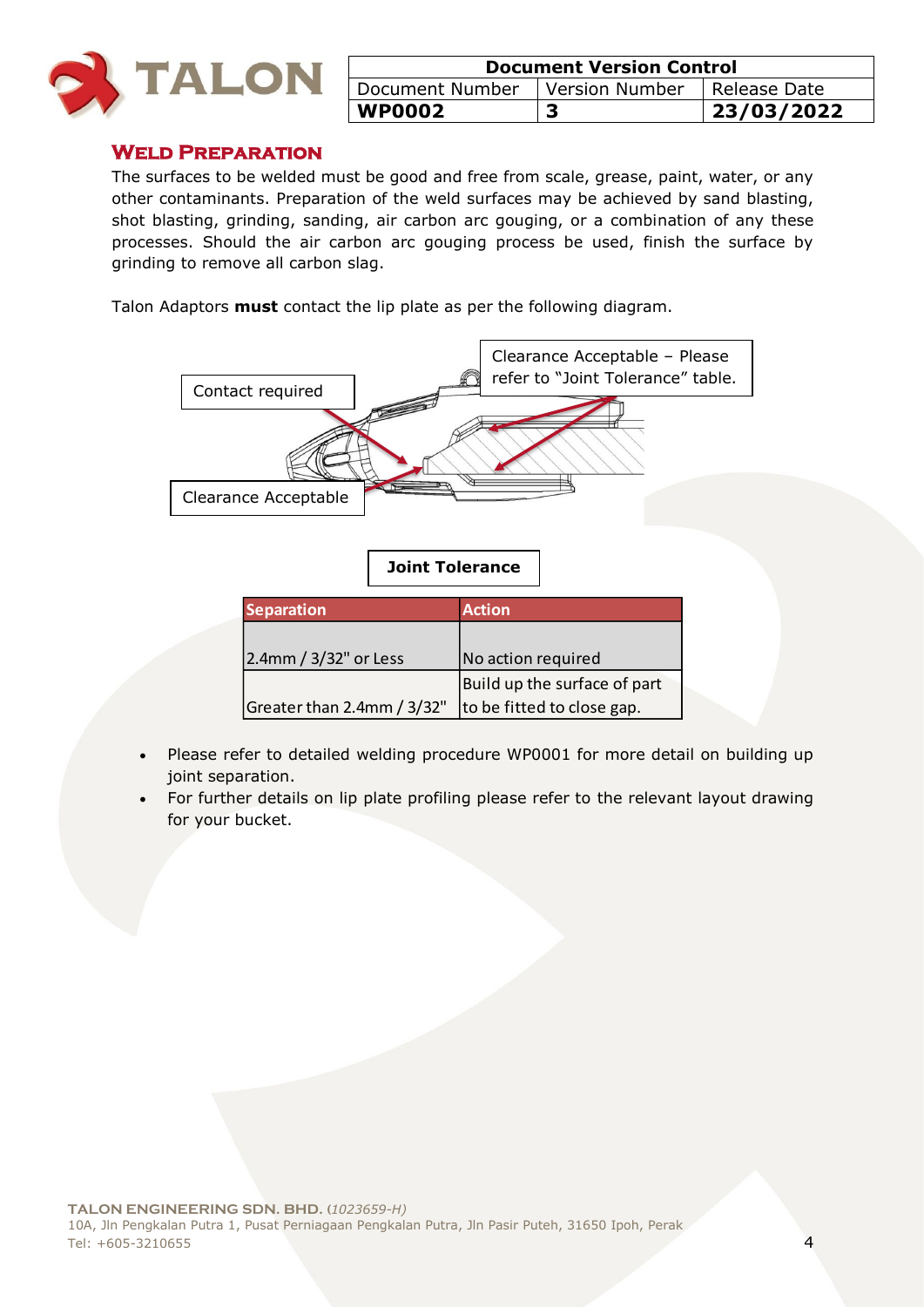

| <b>Document Version Control</b>                     |  |            |  |
|-----------------------------------------------------|--|------------|--|
| Document Number<br>Version Number<br>I Release Date |  |            |  |
| <b>WP0002</b>                                       |  | 23/03/2022 |  |

#### **Welding Process**

Welding may be completed by any of the following processes:

- Gas Metal Arc Welding (GMAW)
- Flux-cored Arc Welding (FCAW)

A combination of GMAW or FCAW can be utilised.

#### The following table details **recommended** reference consumables:

| <b>Process</b> | <b>AWS</b>                     | AS/NZS                      | <b>ISO</b> | <b>Shielding Gas</b>                                                | <b>Polarity</b> |
|----------------|--------------------------------|-----------------------------|------------|---------------------------------------------------------------------|-----------------|
| <b>GMAW</b>    | <b>AWS A5.18</b><br>ER70S-4    | 2717.1:<br>ES4-GC/M-W503AH  |            | 100% CO2<br>$Ar + 10 - 15\%$ CO2<br>$Ar + 15 - 25\%CO2$             | $DC+$           |
| <b>GMAW</b>    | AWS A5.18<br>ER70S-6           | 2717.1:<br>ES6-GC/M-W503AH  |            | 100% CO <sub>2</sub><br>$Ar + 10 - 15\%$ CO2<br>$Ar + 15 - 25\%CO2$ | $DC+$           |
| <b>FCAW-G</b>  | <b>AWS A5.20</b><br>E71T-1 H8  | 17632-B: T49 2 T1 1 CAU H10 |            | 100% CO <sub>2</sub><br>$Ar + 20 - 25\%CO2$                         | $DC+$           |
| <b>FCAW-G</b>  | <b>AWS A5.18</b><br>E70C-6M H4 | 17632-B: T49 4 T15 0 MAU H5 |            | $Ar + 20 - 25\%CO2$                                                 | $DC+/-$         |
| <b>FCAW-S</b>  | AWS A5.20<br>E70T-7            | 17632-B: T49 Z T7 0 NA      |            | <b>NR</b>                                                           | DC-             |
| <b>FCAW-S</b>  | AWS A5.20<br>E71T-8            | 17632-B: T49 3 T8-1NA-H15   |            | <b>NR</b>                                                           | DC-             |

#### **Electrical Parameters**

The person completing the weld should refer to the manufacturer's specifications to determine the optimal settings to complete the weld. Actual voltage, welding current and Electrode Stick Out (E.S.O.) used will depend on machine characteristics, plate thickness, run size, shielding gas and operator technique etc.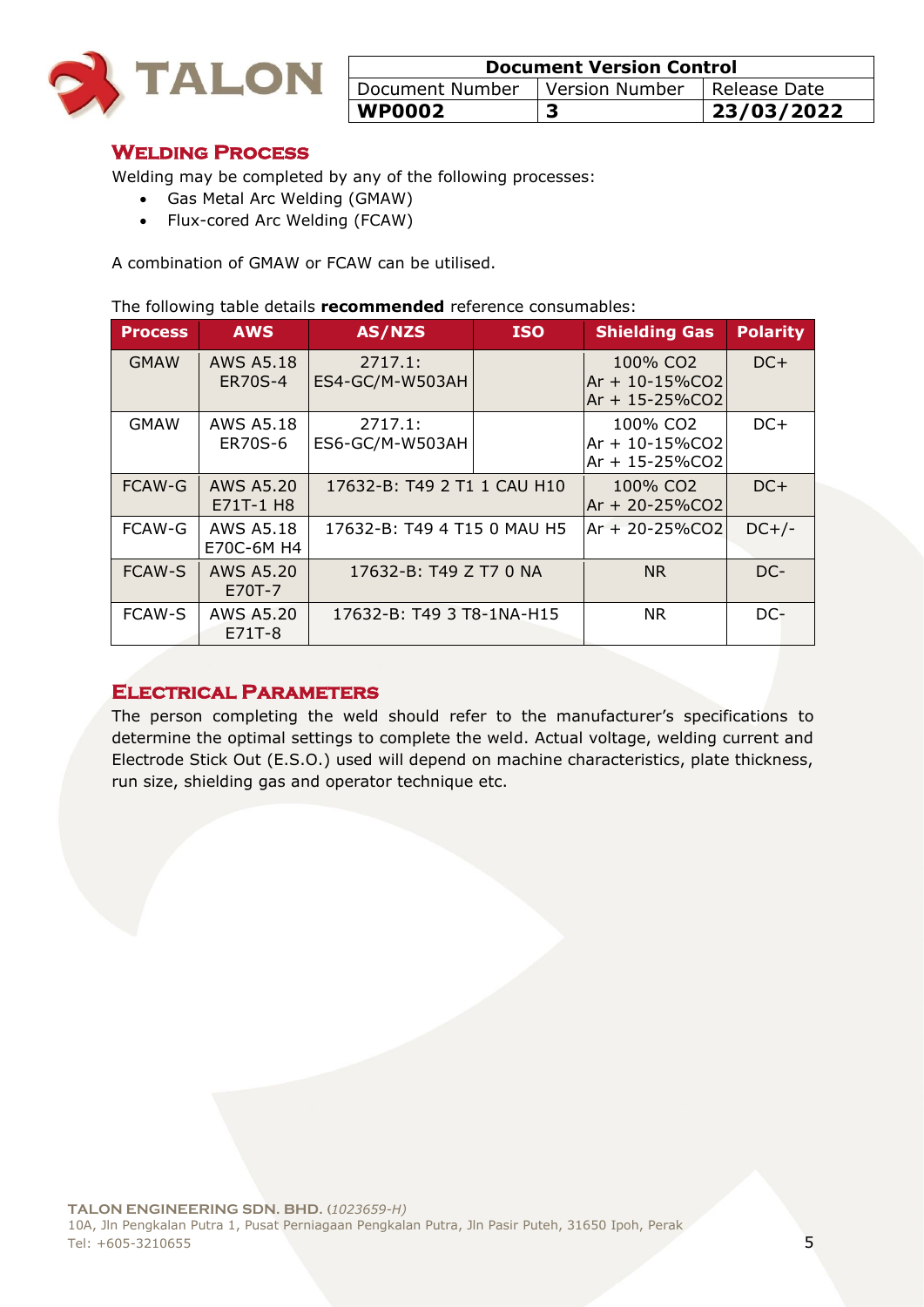

| <b>Document Version Control</b>                  |  |            |  |
|--------------------------------------------------|--|------------|--|
| Version Number   Release Date<br>Document Number |  |            |  |
| <b>WP0002</b>                                    |  | 23/03/2022 |  |

#### **Welding Position**

Welding of weld-on components of Talon's Lockjaw product line is recommended and shall be completed in the Flat 1F and Horizontal 2F. The other positions can be welded but the process should be adjusted to suit the applicable weld wire and equipment to ensure good weld strength and integrity.



## **Thermal Treatment**

| <b>Material</b>                                                               | <b>Thickness</b>                         | <b>Min Preheat</b><br><b>Temp</b> | <b>Max Interpass</b><br><b>Temp</b> |
|-------------------------------------------------------------------------------|------------------------------------------|-----------------------------------|-------------------------------------|
| Talon GET Castings                                                            | All Weld-on Castings                     | 150°C / 300°F                     | $[260^{\circ}C / 500^{\circ}F]$     |
| <b>ASTM A514 Steels</b>                                                       | Greater than 63mm / 2-1/2" 120°C / 250°F |                                   | 260°C / 500°F                       |
| 400-450 BHN Abrasion Resistant Steel Greater than 63mm / 2-1/2" 150°C / 300°F |                                          |                                   | 260°C / 500°F                       |

#### **Notes:**

- If the ambient humidity is high and or the temperature is below  $4^{\circ}$ C /  $40^{\circ}$ F, the tabulated thermal treatment temperature should be increased by 27°C / 80°F. At no time should any material type or thickness be welded when the temperature of the steel is at or below 4°C / 40°F. This includes tack or spot welds or any allied process. Preheat must be applied as specified.
- All material within 100mm / 4" of the weld zone must be within the specified temperature.
- Cool weld slowly, for a minimum of 8 hours, utilising thermal blankets. Do not allow drafts or cool ambient temperatures to cool the parts or assembly. Cool down rate should not exceed 55°C / 130°F, per hour.
- If the ambient temperature is at or below  $4^{\circ}$ C /  $40^{\circ}$ F the part must be covered with a thermal blanket to insure the cool down rate above. Alternatively, the entire part maybe post-heated to 150 - 200°C / 300 - 400°F for four hours and then maybe air cooled.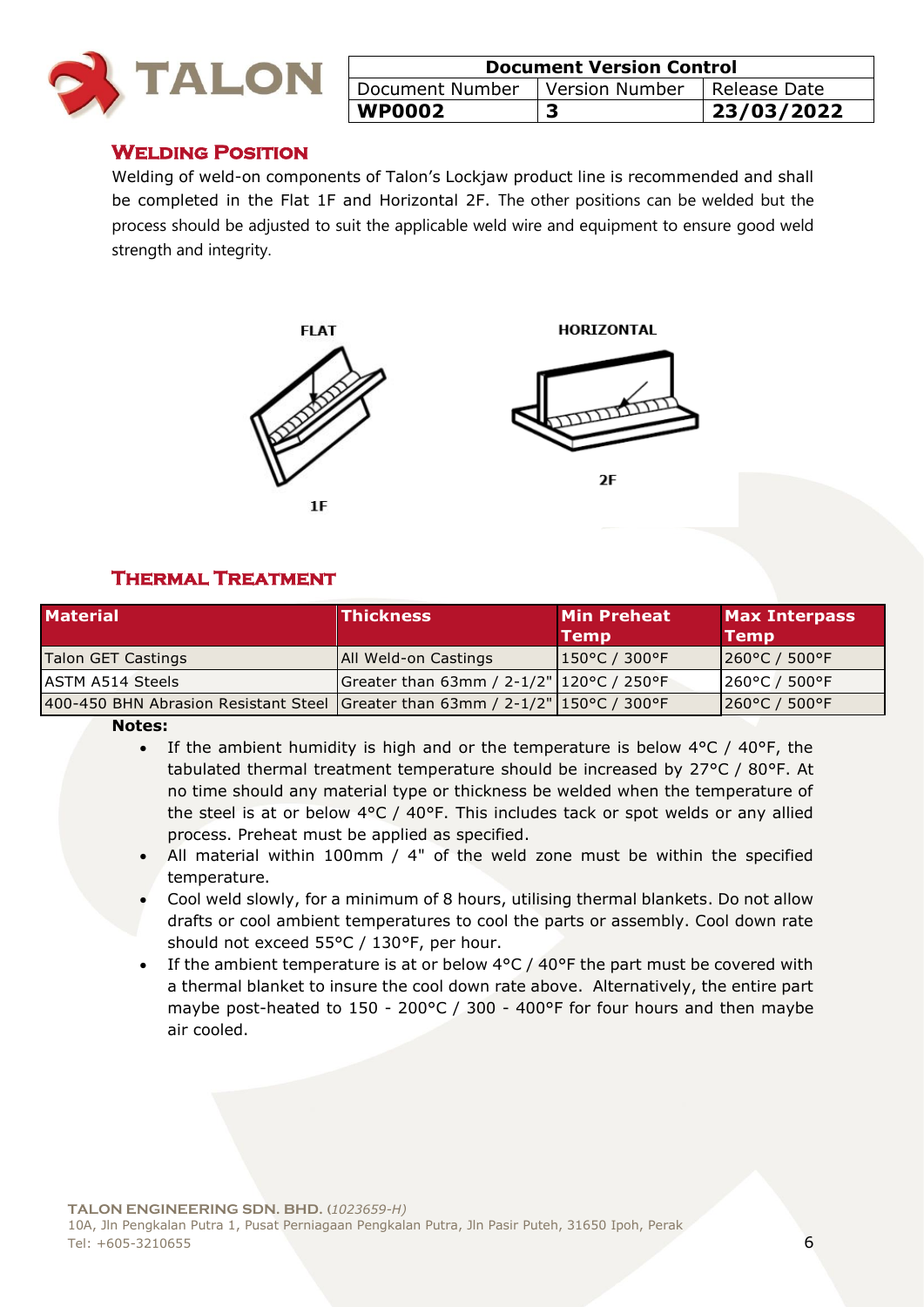

| <b>Document Version Control</b>                              |  |            |  |
|--------------------------------------------------------------|--|------------|--|
| I Document Number<br><b>Version Number</b><br>I Release Date |  |            |  |
| WP0002                                                       |  | 23/03/2022 |  |

#### **Welding Sequence**

Place Talon Adaptors on the lip plate in the desired locations to suit your bucket size and configuration. Preheat the lip plate and Talon Adaptors as required. Fix the Talon Adaptors in place with one 25mm / 1" tack weld at the root of the weld prep on either side of the top leg.

To minimize distortion, build the weld up using the following full weld run sequences. Alternating each group of 3 full weld runs between top and bottom legs and each Adaptor on the lip. Recommended bottom leg to top leg transfer sequence:



Recommended Talon Adaptor alternating weld sequence:

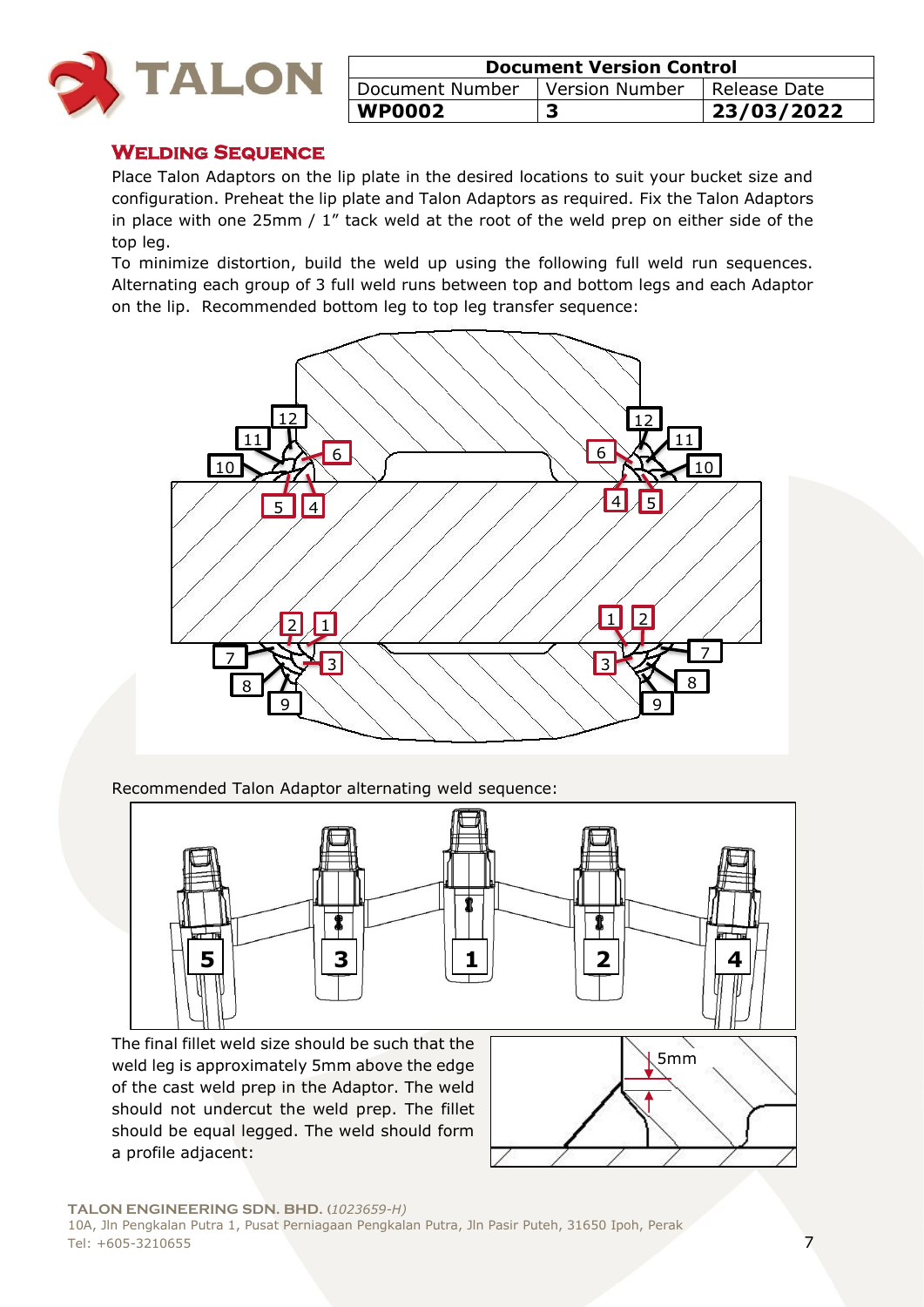

| <b>Document Version Control</b>                     |  |            |  |
|-----------------------------------------------------|--|------------|--|
| Version Number<br>Document Number<br>I Release Date |  |            |  |
| <b>WP0002</b>                                       |  | 23/03/2022 |  |

#### **Standard Adaptor**

Always begin welding the Adaptors on the bottom leg. Use run-on (starter) and run-off tabs and a step welding process, to complete each full run. Vary the lengths of each step such that the stops are not in the same location. Complete three full runs around the bottom leg using the recommended steps as per Figure 1 and 2 then, turn the lip over.



Complete three full runs around the top leg as per the step sequence detailed in Figures 3, 4 and 5 below. Again, vary the lengths of each step such that the stops are not in the same location and ensure run-on (starter) and run-off tabs are utilized. Once three full runs around the top leg have been completed, turn lip over and continue welding, following the alternating Adaptor and top and bottom sequences detailed on page 7.

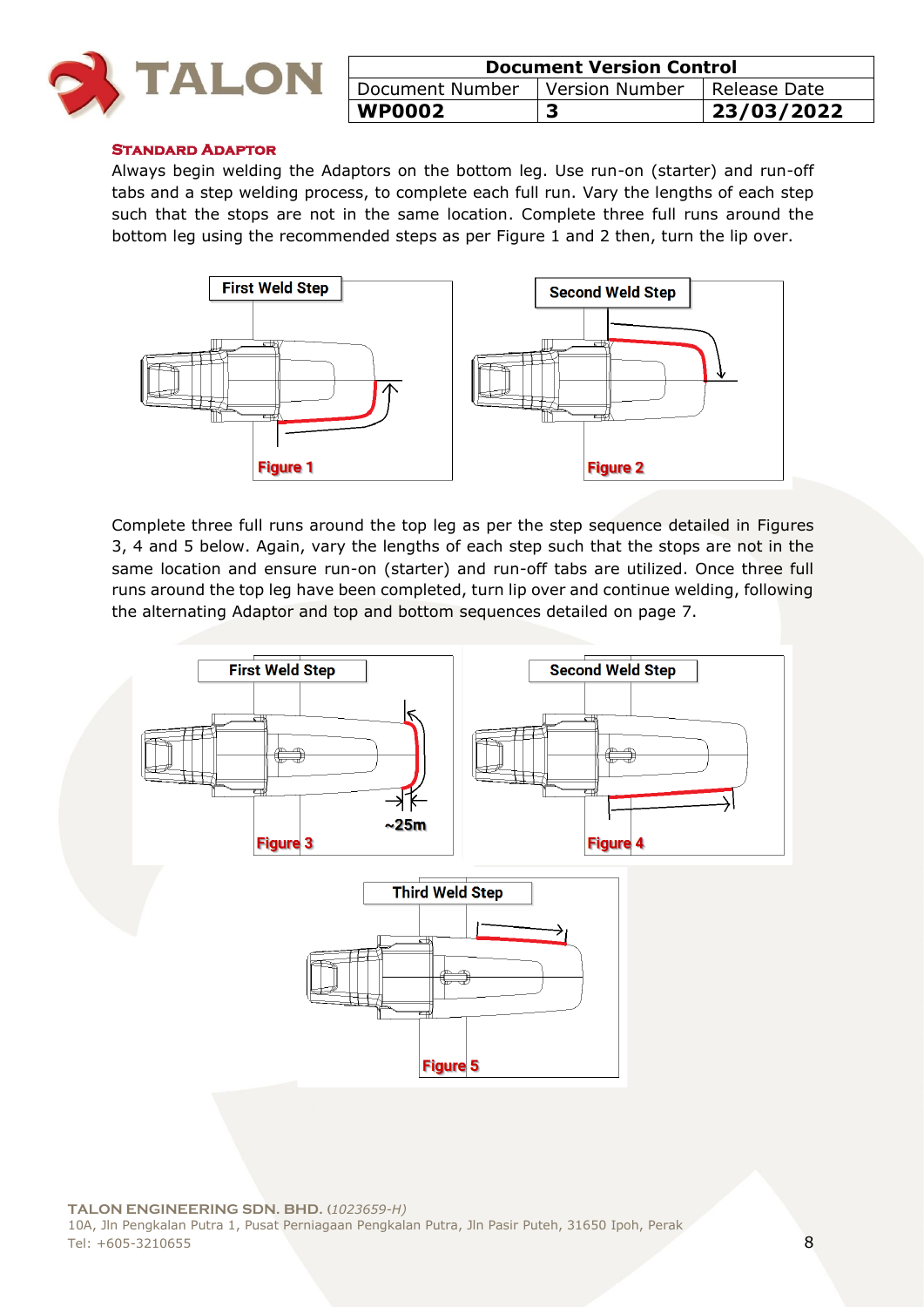

| <b>Document Version Control</b>                     |  |            |  |
|-----------------------------------------------------|--|------------|--|
| Version Number<br>Document Number<br>I Release Date |  |            |  |
| <b>WP0002</b>                                       |  | 23/03/2022 |  |

#### **Straddle-Leg Adaptors**

Position the Talon Straddle Leg Adaptor in the corner of the bucket, such that the split top leg straddles the bucket wall or cheek plate. As for the Standard Adaptor the Straddle Leg Adaptor should contact on the top surface and leading edge of the lip. When welding Talon Straddle Leg Adaptors please refer to the WELD/ NO WELD ZONES detailed in the following figures:



Preheat and fix the Adaptors in place with one 25mm/1" tack weld at the root of the weld prep on either side of the top leg in the weld zone. Begin welding on the bottom of the Adaptor and complete the first welding sequence as per the Talon Standard Adaptors, as follows:

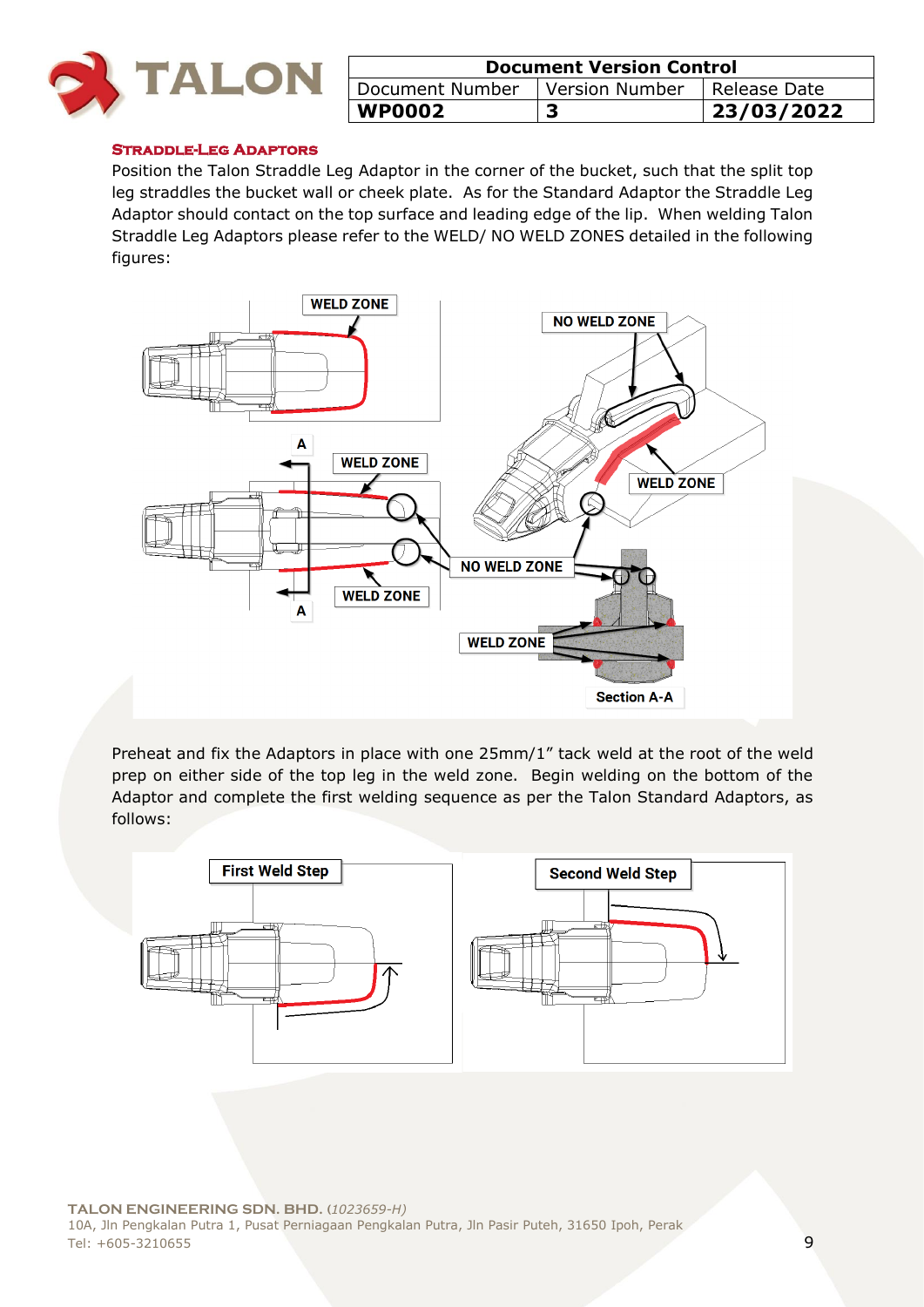

| <b>Document Version Control</b>                 |  |            |
|-------------------------------------------------|--|------------|
| Document Number   Version Number   Release Date |  |            |
| <b>WP0002</b>                                   |  | 23/03/2022 |

Alternate welding between top and bottom legs every three complete weld runs as per the welding sequence detailed previously on page 7 for Talon Adaptors. Ensure that the length of each weld step is varied so that the stops are not in the same location and ensure runon (starter) and run-off tabs are utilized. The recommended weld step sequence for the top leg is detailed in the figures on the following page:



Continue to alternate welding between the top and bottom of the Talon Straddle Leg Adaptor and alternate between Adaptors as described on page 7 until the full weld size is achieved.

The final fillet weld size should be such that the weld leg is approximately 5mm above the edge of the cast weld prep in the Adaptor. The weld should not undercut the weld prep. The fillet should be equal legged. The weld should form a profile as follows:

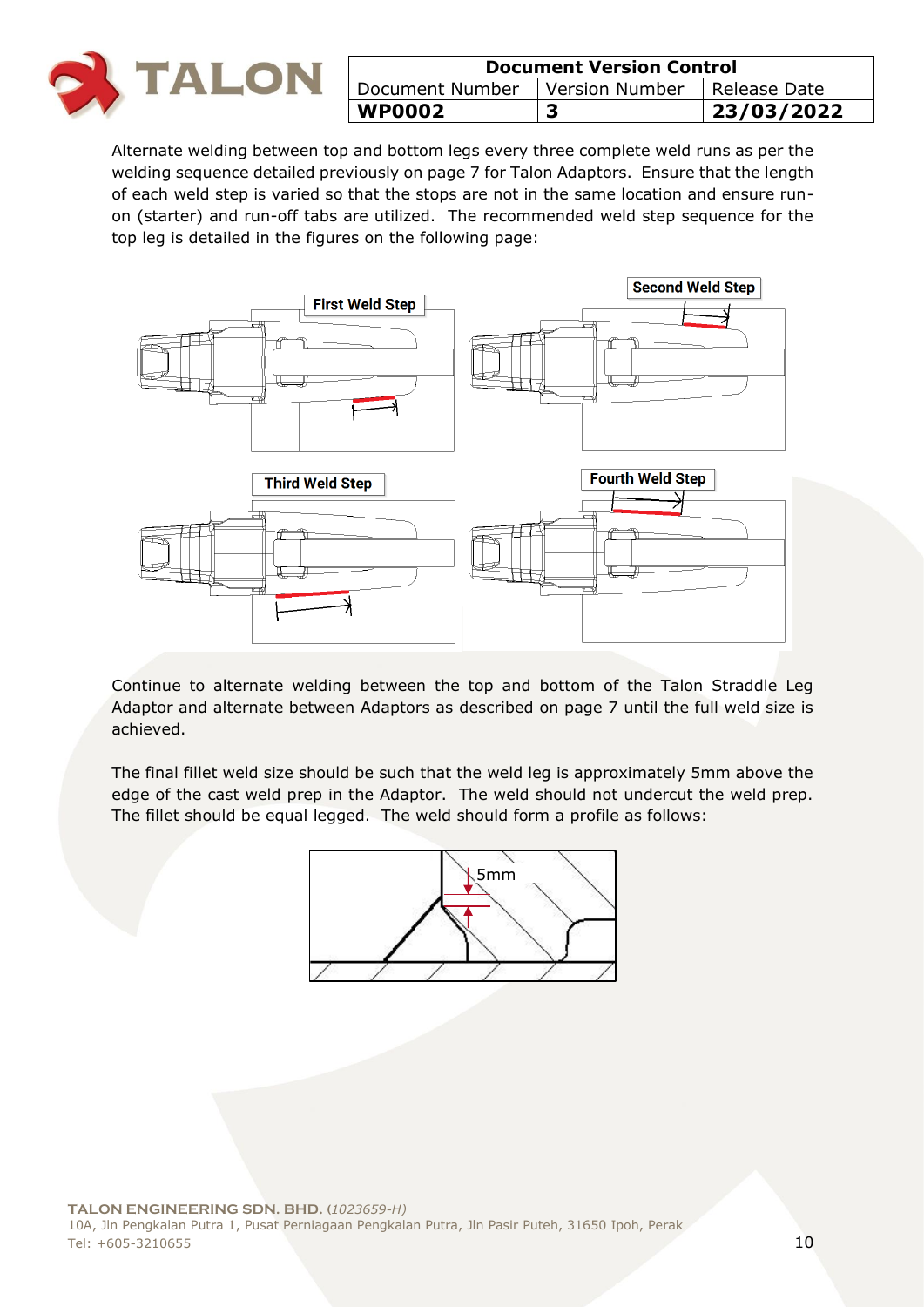

| <b>Document Version Control</b>  |  |              |
|----------------------------------|--|--------------|
| Document Number   Version Number |  | Release Date |
| <b>WP0002</b>                    |  | 23/03/2022   |

#### **Weld Finishing**

The end of the fillet weld closest to the bucket leading edge on the top and bottom of the lip shall be ground to a blunt end, typically one half the height of the weld. Round the edge off to the remainder of the weld with a minimum radius of 6mm / 1/4". (See figure adjacent)

The surface of the fillet welds shall also be ground smooth for a minimum of 25mm / 1" back from the ends of the welds. For welds on the top surface of the lip that transition ramp face of the lip to the top surface of the lip. The surface of the weld shall be ground smooth from the weld end through to a minimum set back of 25mm / 1" back from the ramp face to top surface transition. (See figure adjacent)



Welds shall be ground such that the surface of the weld becomes a smooth surface free of any roughness or ripples associated with fresh welds. The toes of the weld shall transition smoothly, such that the transition exhibits a minimum of a 3mm / 1/8" radius.

Although various methods of grinding maybe used to remove the bulk of the weld roughness. Grinding shall be finished such that any remaining grinding markings are all perpendicular to the weld.



Weld Before Grinding



**Weld During Grinding** 



**Weld After Grinding** 

The end of the weld must be tapered and smooth prevent a stress riser at a change in restraint or profile location.